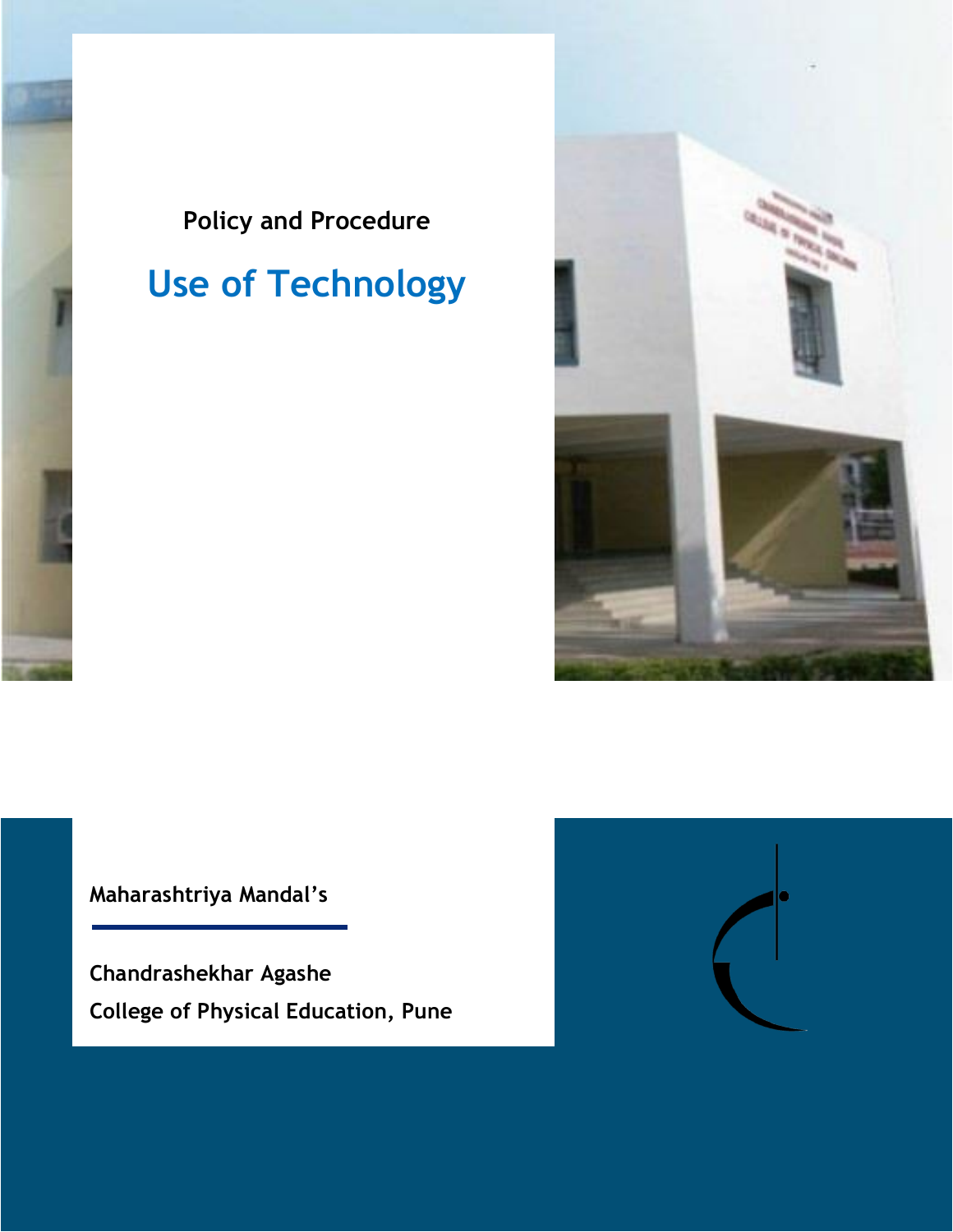

|  |  | <b>Table of Contents</b> |  |
|--|--|--------------------------|--|
|--|--|--------------------------|--|

| Purpose:                                                     | 3 |
|--------------------------------------------------------------|---|
| <b>Policy Statement</b>                                      | 3 |
| Scope & Procedure                                            | 4 |
| <b>Password Security</b>                                     | 4 |
| <b>Email Use</b>                                             | 4 |
| Website                                                      | 4 |
| Social Media                                                 | 4 |
| <b>Wired/Wireless Network</b>                                | 5 |
| <b>College-Owned Tabs</b>                                    | 5 |
| G Suite:                                                     | 5 |
| <b>Classroom Technologies</b>                                | 6 |
| <b>Public Access Computers</b>                               | 7 |
| Softwares and Applications                                   |   |
| Equipment issuing/Feedback/Polls, Paperless Departments etc. |   |

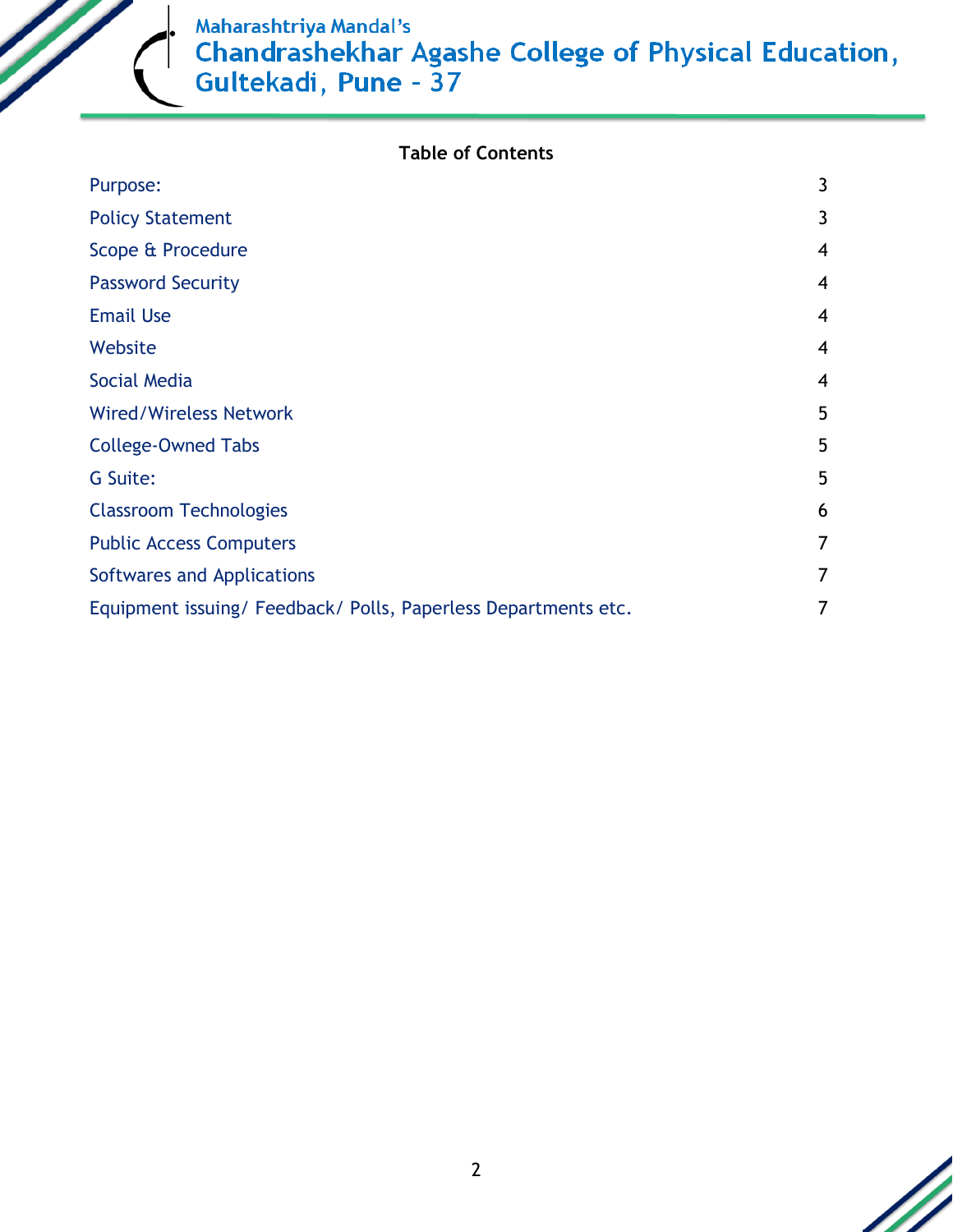

## **Introduction:**

Chandrashekhar Agashe College of Physical Education, Pune is committed to creating a teaching and learning environment that supports the effective and innovative use of technology.

This Policy and Procedures applies to anyone who uses College information technology (IT) resources. The resources covered by this Policy and Procedures include, but are not limited to, computer hardware and software, mobile communication devices, telephone and data networks, College websites, and electronically stored data. This Technology Use Policy and Procedures supports an information technology environment that meets the mission of the College in teaching, learning, and administration.

## **1. Policy Statement**

- All users must act responsibly, ethically, and legally, and limit their use of technology resources to the educational purpose and for the purpose of the College Activities.
- CACPE promotes staff and students to use and get acquainted with technology for an effective Teaching Learning process.
- CACPE use social media platforms to reach to the stakeholders and keep them updated about college functions.
- The College reserves the right to monitor technology resources including activity and accounts, with or without notice, in order to protect the integrity, security, and functionality of IT resources.
- Staff/students are responsible for Protection of individual account passwords, with the exception of accounts created for approved College events (G Suite/Office 365 etc.)
- College technology users must be aware of the legal risks of using email. If any IT user sends or forwards emails with libelous, defamatory, offensive, discriminatory, harassing, or obscene material, the technology user will be held responsible and subject to College disciplinary policies. Sending fraudulent email messages is prohibited.
- Staff/students Adherence to the terms of software licenses and other contracts.

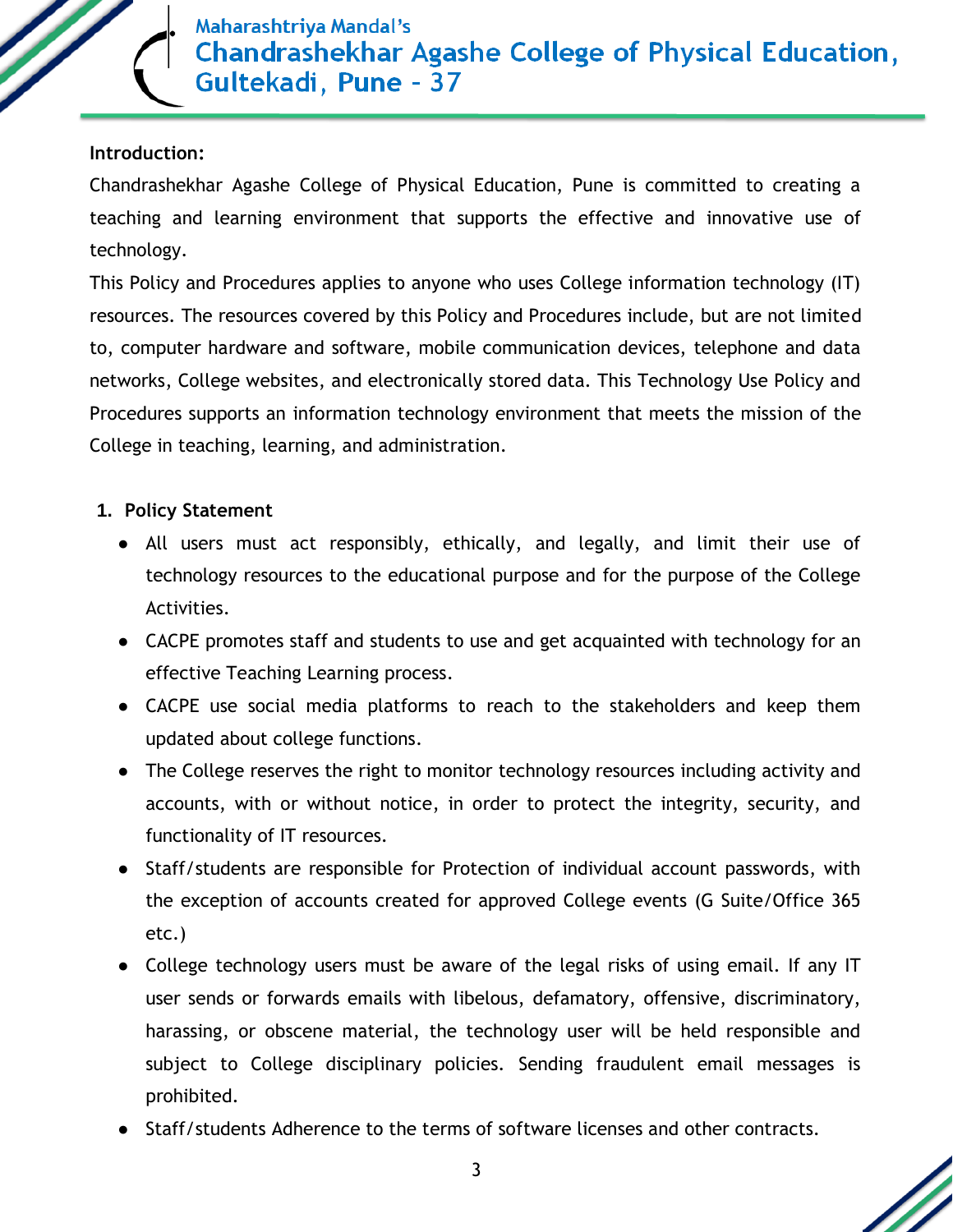

- Staff need to obtain authorization from the Principal, CACPE for any software purchase, download, or installation on College-owned equipment.
- CACPE Has initiated a G suite account for the administrative and academic functions. On the staff of the college have been provided with their own personal account. This G suite account is used for all the routine work of the college as well as departments.
- Use of College email by employees as the official means of electronic communication.

## **2. Scope & Procedure**

## **a.Password Security**

Technology users provided with College accounts (G Suite) should protect their passwords at all times. Sharing passwords is prohibited, with the exception of accounts created for approved College events.

The College requires that passwords be changed periodically. Technology users are also expected to change their password immediately if they know or suspect that their password has been compromised and to a concerned person.

## **b.Email Use**

College email accounts (G Suite) serve as the official means of electronic communication. Employees may only use College email accounts when conducting College activities. Students, employees are expected to check their College email account regularly and respond.

## **c.Website**

Website coordinator is responsible for the website user experience. Any changes or modifications to website content require the submission of a Request Form in the office and approval by the IQAC & Principal, CACPE.

## **d.Social Media**

Use of College social media accounts is limited to authorized users for approved College activities. Users must be aware of the legal risks of using social media.

If any user posts comments with libelous, defamatory, offensive, discriminatory, harassing,

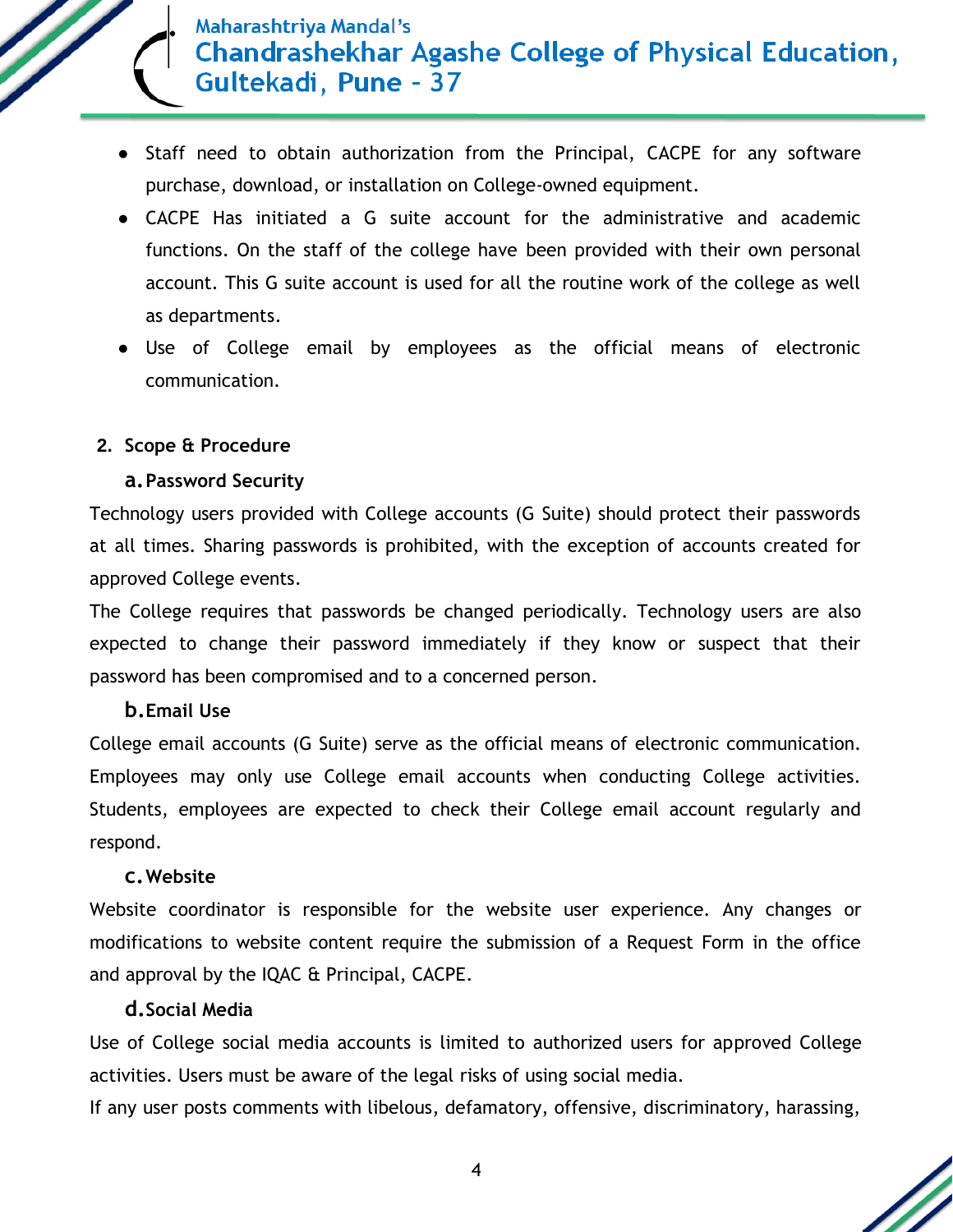or obscene remarks, the user will be held responsible.

Creation or use of College social media sites and accounts requires the submission of a Request Form in the office and approval by the IQAC & Principal, CACPE.

All College policies and procedures related to harassment, plagiarism, commercial use, security, unethical conduct, and laws prohibiting theft, copyright and licensing infringement, unlawful intrusions, and data privacy laws should be followed when using social media accounts.

College has a Facebook account, Facebook page, Instagram account, YouTube channel & Telegram channel which is updated and maintained by outsourced agency.

#### **e.Wired/Wireless Network**

Within all networks at the College, Technology coordinator reserves the right to mitigate any unauthorized wireless access point or device in order to maintain the overall integrity of College networks. Unauthorized collection of data from College networks is prohibited.

#### **f. College-Owned Tabs**

The College may provide tabs for Staff/Students. Assigned staff/students are held accountable. Users must contact the Principal, CACPE immediately if they believe a device is lost or stolen. Technology Coordinator is responsible for maintaining College-owned devices including updates and security settings. Immediate reporting of loss, damage, theft, or misuse of technology resources to the Principal, CACPE.

Immediate reporting of loss, damage, theft, or misuse of technology resources to the Principal, CACPE.

Tabs will be issued to Staff for students through the library. Librarian will have the custody of all times those college own. Before issuing the tab to the staff/ students, applications regarding issuing will be filled up through a Google form link. The data (Spreadsheet of Google form) of these applications will be shared with the Principal, CACPE and IQAC coordinator of CACPE.

## **g.G Suite:**

Data related to this is stored and shared with G suite only (Google Docs, Google Slides, and Google Sheets). College/staff make the optimum use of Google sites to keep students updated about the events happening in the college. Staff of the respective department or in charge of the event, create the site and maintain it.

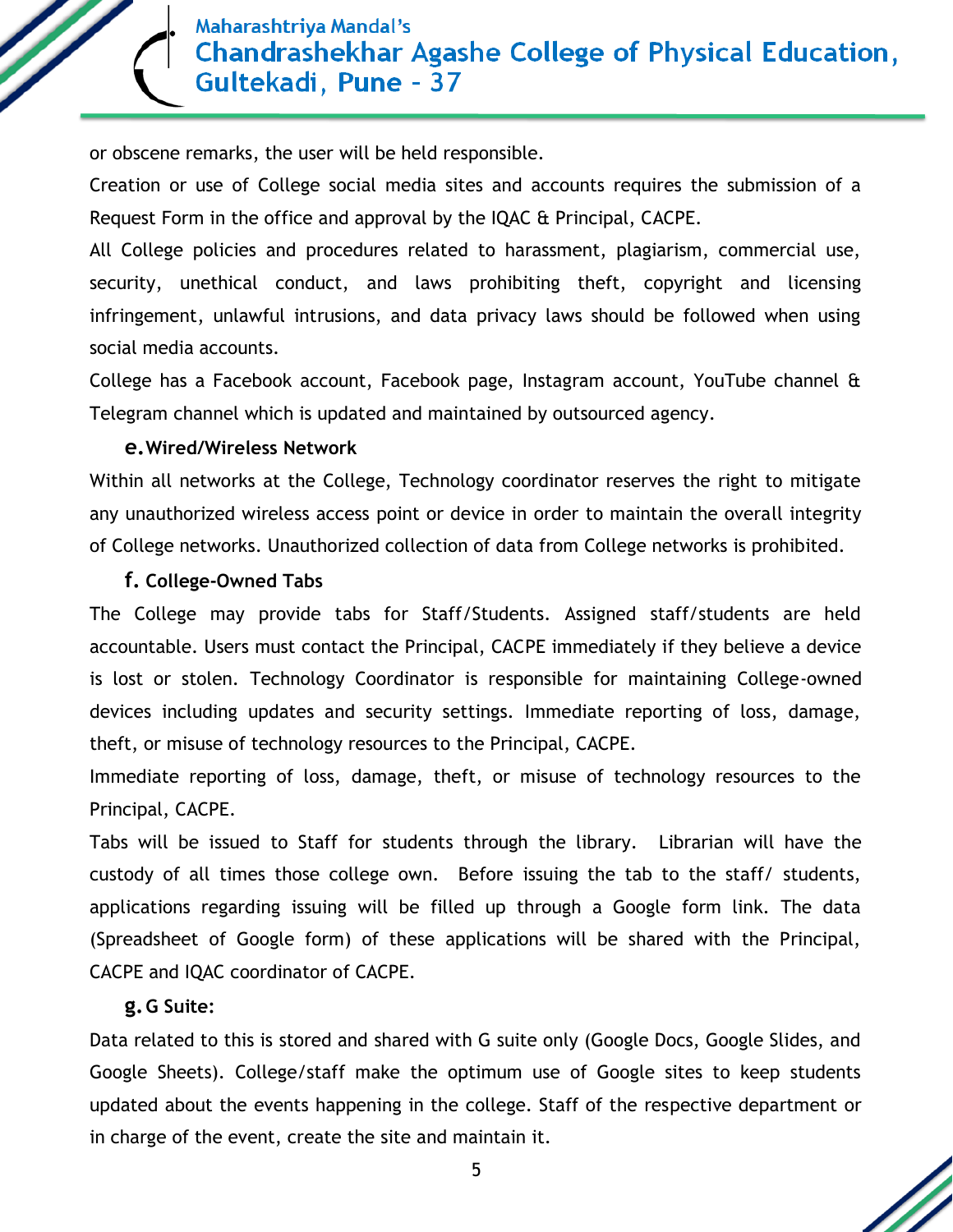#### **h.Classroom Technologies**

## **Teaching-Learning Process:**

College staff is encouraged to use several Technologies in the classroom during teaching. Every year, training related to use of Technologies and updation in the Technologies is conducted for the staff by the IQAC coordinator of CACPE.

- a) **Smartboards:** College have provided smart board. Technology coordinator is responsible for the maintenance and upgradation of the Smart Board.
- b) **Use of web based education tool:** Web and educational tools helps teachers to share resource materials, notes, reading materials, educational videos with students. These tools also helps teacher For formative assessment of students during the course. CACPE Has and listed few of such tools like Google classroom, edmodo, telegram and teachers are using at least one of this tool effectively for teaching their courses.
- c) **Evaluation:** Along with the traditional evaluation systems like written tutorial, assignments etc College has also Encourage staff to use any of the following online evaluation tools for at least two formative assessment.
- d) **ERP:** CACPE has purchased ERP, Online college management system. All the regular functions of the college like attendance, declaring examinations and grading to the students, announcements, Timetable, sharing study material with students etc are regularised through this. Training to use this ERP system to the staff is given frequently.

IQAC coordinator of CACPE conducts training for the staff regarding use of this ERP system when it is required. Teachers keep students updated about attendance, study material, exam notification etc through this and students keep themselves updated through the app of ERP.

- a. **Attendance:** Along with biometric attendance, Staff records students attendance with ERPapp and students get updates about attendance for each class. IQAC coordinator and office clerk resolves student's queries related to this. Attendance coordinator maintains all records and keep the students updated.
- b. **Practical:** With the regular practical sessions and training students are also made aware about the use of technology in conducting practical PE classes**.**

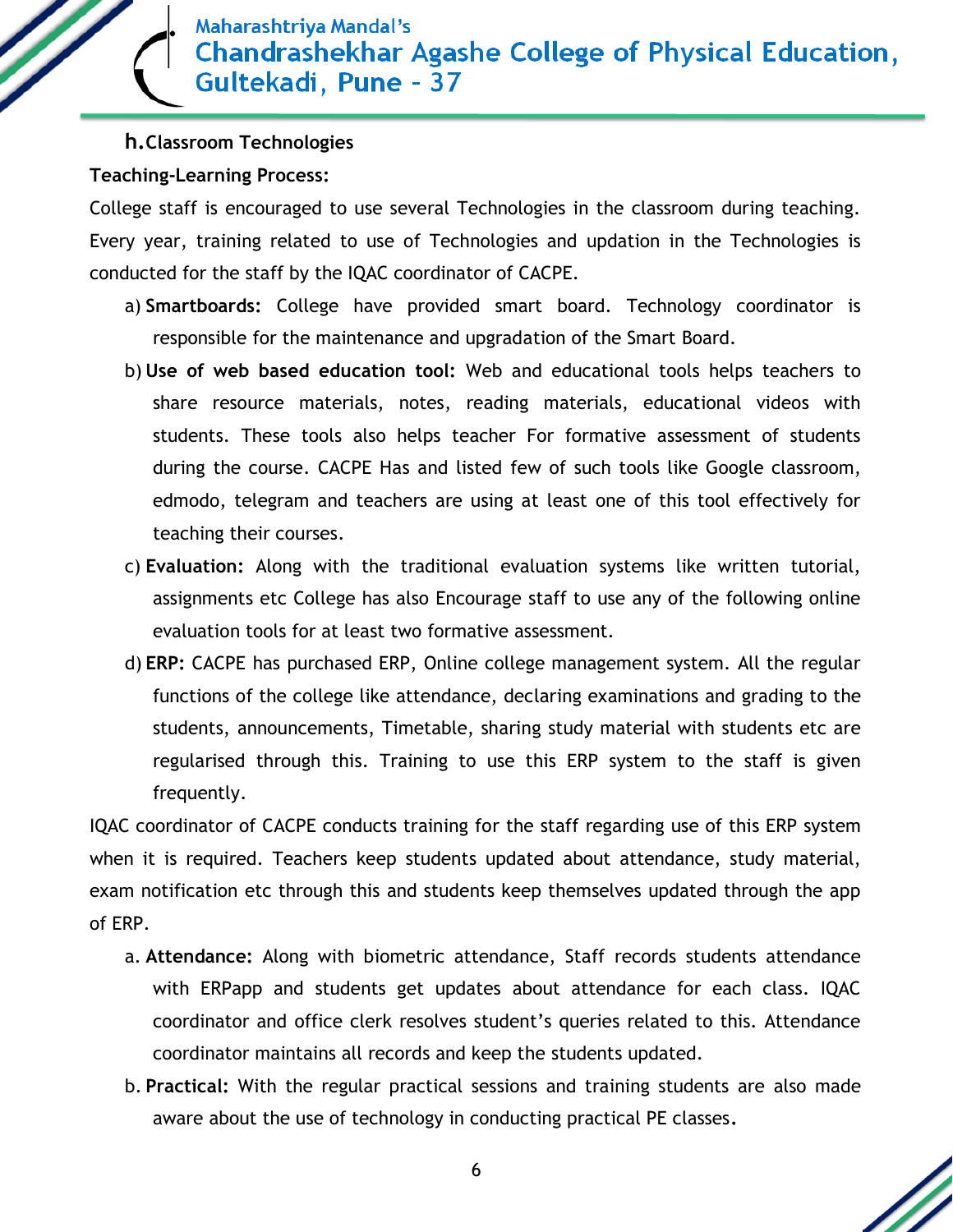#### **i. Public Access Computers**

Public access computers are available throughout the main computer lab and library. Public access computers are used by students currently enrolled in classes at the College or for approved College events.

Employees and students are required to use their login credentials when using classroom/lab computers, with the exception of public access computers.

Students and employees should not store files on classroom/lab computers and are encouraged to store files within their Office 365 – OneDrive environment (personal cloud storage).

Technology coordinator keep these computers updated and maintained. Maintenance is done with the outsourced agency.

## **j. Softwares and Applications**

College owns licenced softwares like Silicon coach and SPSS. Use of SPSS Software is allowed to students and teachers and is available on computers from computer lab.

Silicon coach software is installed on the collage own laptop and is allowed to use by staff only with prior permission of the principal CACPE.

Software which is available in the library is used and maintained by the librarian of CACPE and the administrative softwares available in the office are used  $\alpha$  maintained by the office staff of CACPE .

## **k.Equipment issuing/ Feedback/ Polls, Paperless Departments etc.**

Issuing equipment from the human performance lab is done with the help of Google form. Students feedback related to teaching/ learning and angiostatin work Is taken through the Google form. (College is also in the process to purchase software for feedback)

For practical events examinations, academic and physical education practice lessons etc, Respective teacher coordinator shares google sheets template with other teachers and marks are filled up online.

## **l. Wi-fi**

To keep staff and students updated about various teaching learning processes from all over the world, CACPE provides Wi-fi facility to staff and students free of cost. Technology coordinator keeps track of all uses and required operations such as legal and ethical use of this facility, changing password regularly and updating staff and students accordingly.

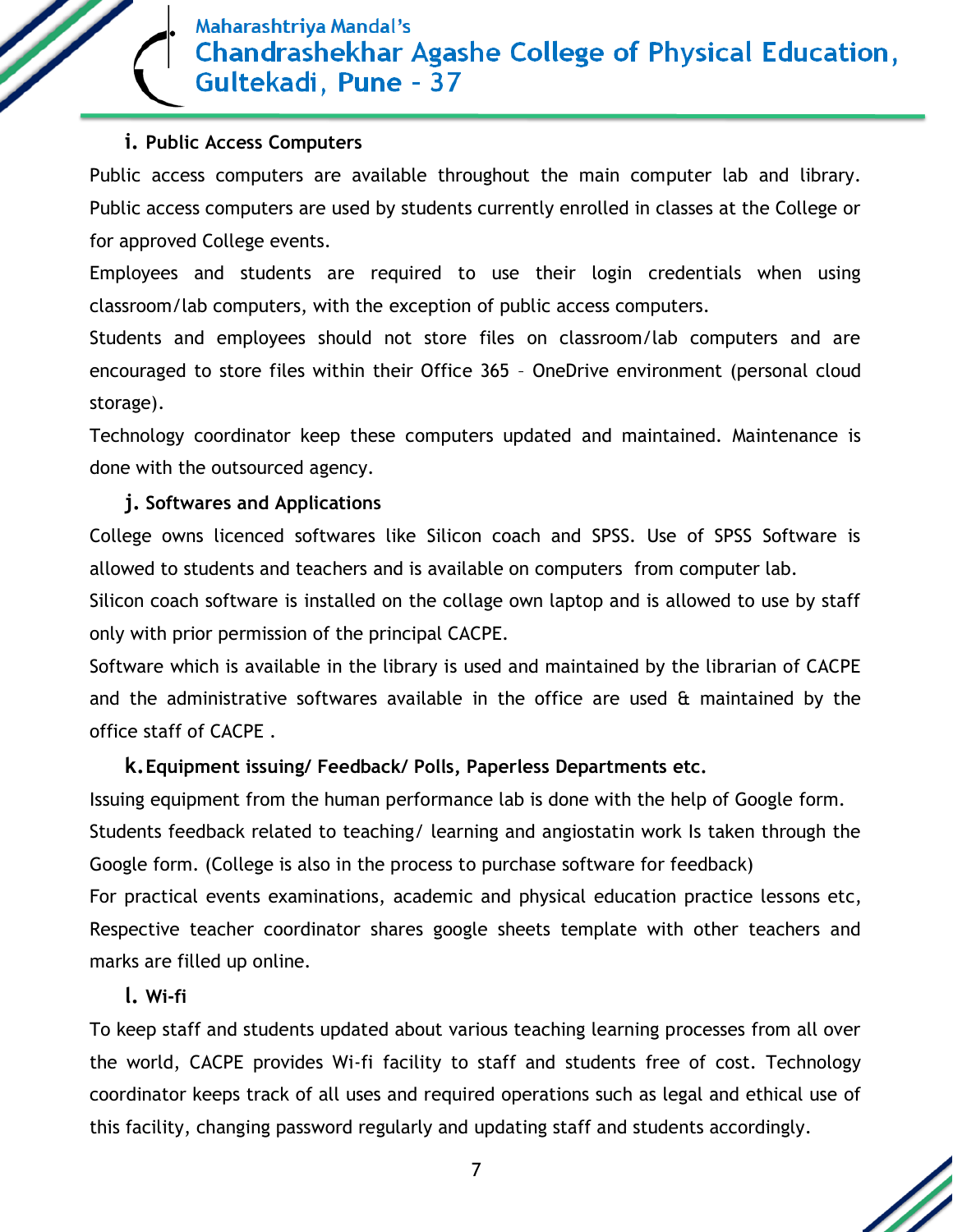

## **मराठी रूपाांतर**

## **1. प्रस्तावना:**

चंद्रशेखर आगाशे शारीरिक शिक्षण महाविद्यालय, पुणे तंत्रज्ञानाच्या प्रभावी आणि नाविन्यपूर्ण वापरास पाठिंबा देणारे शिक्षण आणि शिक्षणाचे वातावरण तयार करण्यास वचनबदध आहे.

हे धोरण आणि प्रक्रिया महाविद्यालयीन माहिती तंत्रज्ञान (आयटी) संसाधने वापरणाऱ्या कोणालाही लागू आहे. या धोरण आणि प्रक्रियेदवारे समाविष्ट केलेल्या संसाधनांमध्ये संगणक हार्डवेअर आणि सॉफ्टवेअर, मोबाईल कम्युनिकेशन डिव्हाइसेस, टेलिफोन आणि डेटा नेटवर्क, कॉलेज वेबसाइट आणि इलेक्ट्रॉनिकरित्या संग्रहित डेटा समाविष्ट आहे परंतु इतकेच मर्यादित नाही. हे तंत्रज्ञान वापरण्याचे धोरण आणि कार्यपद्धती माहिती तंत्रज्ञानाच्या वातावरणाला समर्थन देते जी महाविद्यालयीन शिक्षण, शिक्षण आणि प्रशासन या उद्देशाने पूर्ण करते.

## **2. धोरण ववधान:**

- सर्व वापरकर्त्यांनी जबाबदारीने, नैतिकतेने आणि कायदेशीररित्या कार्य केले पाहिजे आणि तंत्रज्ञानाच्या संसाधनांचा त्यांचा वापर शैक्षणिक हेतू आणि महाविद्यालयीन क्रियाकलापांसाठी मर्यादित केला पाहिजे.
- प्रभावी अध्यापन-अध्ययन प्रक्रियेसाठी तंत्रज्ञानाचा वापर करण्यास आणि त्यांच्याशी परिचित होण्यासाठी CACPE प्राध्यापक आणि विद्यार्थ्यांना प्रोत्साहित करते.
- भागधारकांपर्यंत पोहोचण्यासाठी आणि महाविदयालयीन कार्याविषयी त्यांना अदयतनित ठेवण्यासाठी CACPE सोशल मीडिया प्लॅटफॉर्मचा वापर करते.
- माहिती तंत्रज्ञानाच्या संसाधनांची अखंडता, सुरक्षा आणि कार्यक्षमता संरक्षित करण्यासाठी, सूचना न देता किंवा सूचना न घेता, क्रियाकलाप आणि खात्यांसह तंत्रज्ञानाच्या संसाधनांवर देखरेख ठेवण्याचा

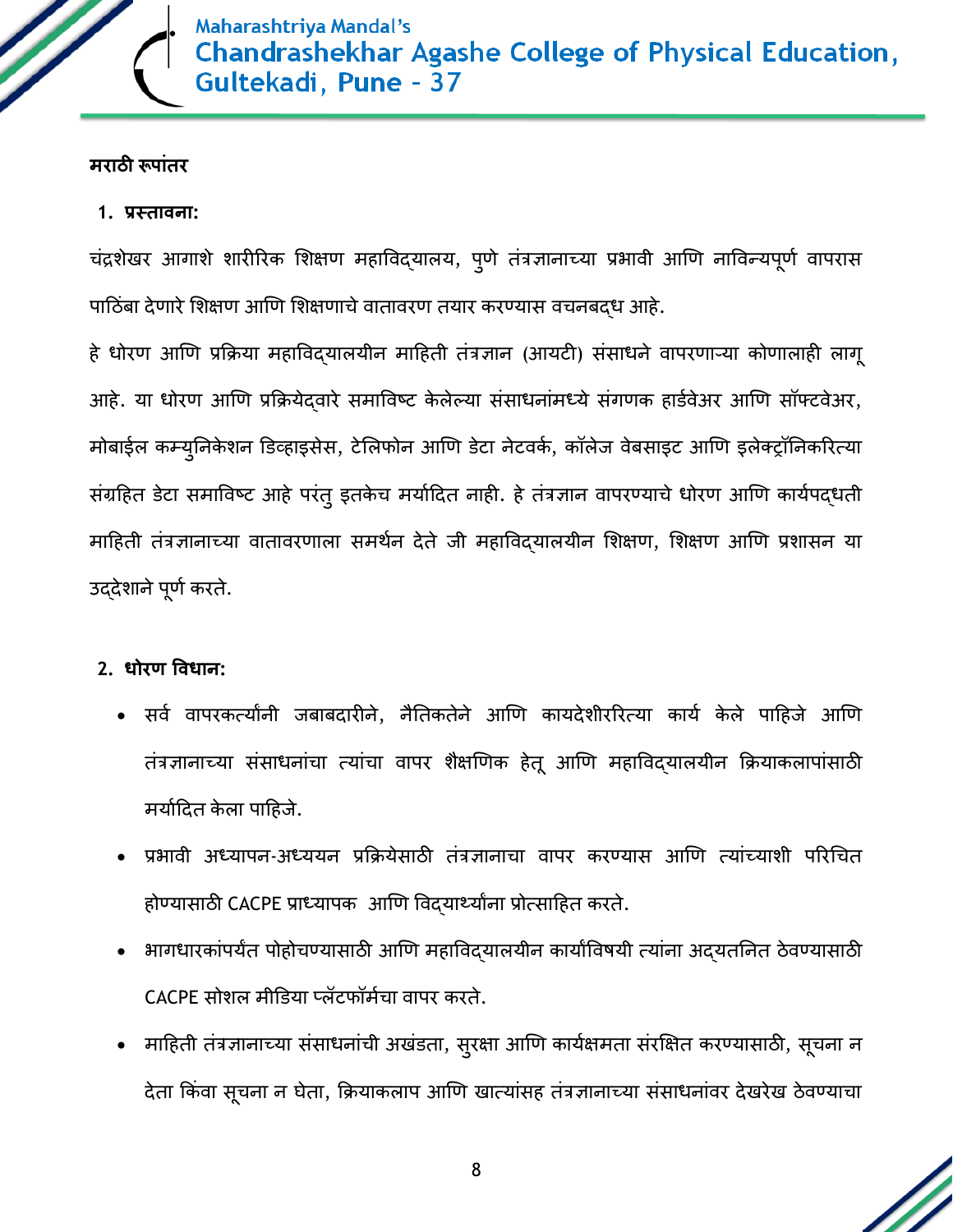

अचधकार महाविद्यालयाकर्ेआहे.

- महाविद्यालयीन कामकाजा संदर्भात वापरासाठी तयार केलेली खाती (जी सूट / ऑफिस 5 365 वगैरे) यासाठी असणाऱ्या संकेतशब्दांच्या (password) संरक्षणासाठी प्राध्यापक / विद्यार्थी जबाबदार आहेत.
- कॉलेज तंत्रज्ञान वापरकर्त्यांनी ईमेल वापरण्याच्या कायदेशीर जोखमीबद्दल माहिती असणे आवश्यक आहे. जर कोणताही आयटी वापरकर्त्याने निंदनीय, मानहानीकारक, आक्षेपार्ह, भेदभाव करणारा, त्रास देणारी किंवा अश्लील सामग्रीसह ईमेल पाठविले किंवा अग्रेषित केले तर तंत्रज्ञान वापरकर्त्यास जबाबदार धरले जाईल आणण तेकॉलेजच्या शशस्तीच्या धोरणांच्या अधीन असतील. फसव्या ईमेल संदेश पाठविणे प्रतिबंधित आहे.
- प्राध्यापक / विद्यार्थी सॉफ्टवेअर परवाना व इतर कराराच्या अटींचे पालन करतात.
- कर्मचाऱ्यांना महाविद्यालयाच्या मालकीच्या उपकरणांवर कोणत्याही सॉफ्टवेअर खरेदी, डाउनलोड किंवा स्थापनेसाठी प्राचार्य, CACPE कडून अधिकृतता घेणे आवश्यक आहे.
- प्रशासकीय आणि शैक्षणिक कार्यांसाठी CACPE G Suite खाते सुरू केले आहे. महाविद्यालयातील कर्मचाऱ्यांना त्यांचे स्वत: चे वैयक्तिक खाते दिले गेले आहे. हे G Suite खाते कॉलेज तसेच विभागातील सर्व नित्य कामांसाठी वापरले जाते.
- इलेक्ट्रॉनिक संप्रेषणाचे अधिकृत साधन म्हणून कर्मचाऱ्यांकडून महाविद्यालयाच्या ईमेलचा वापर के ला जातो.
- **3. व्याप्ती व प्रक्रिया**

## **a.संके तशब्द (password) सुरक्षा**

महाविद्यालयीन खाती (G Suite) प्रदान केलेल्या तंत्रज्ञानाच्या वापरकर्त्यांनी त्यांचे संकेतशब्द नेहमी संरक्षित केले पाहिजेत. मंजूर महाविद्यालयीन कार्यक्रमांसाठी तयार केलेली खाती अपवाद वगळता संकेतशब्द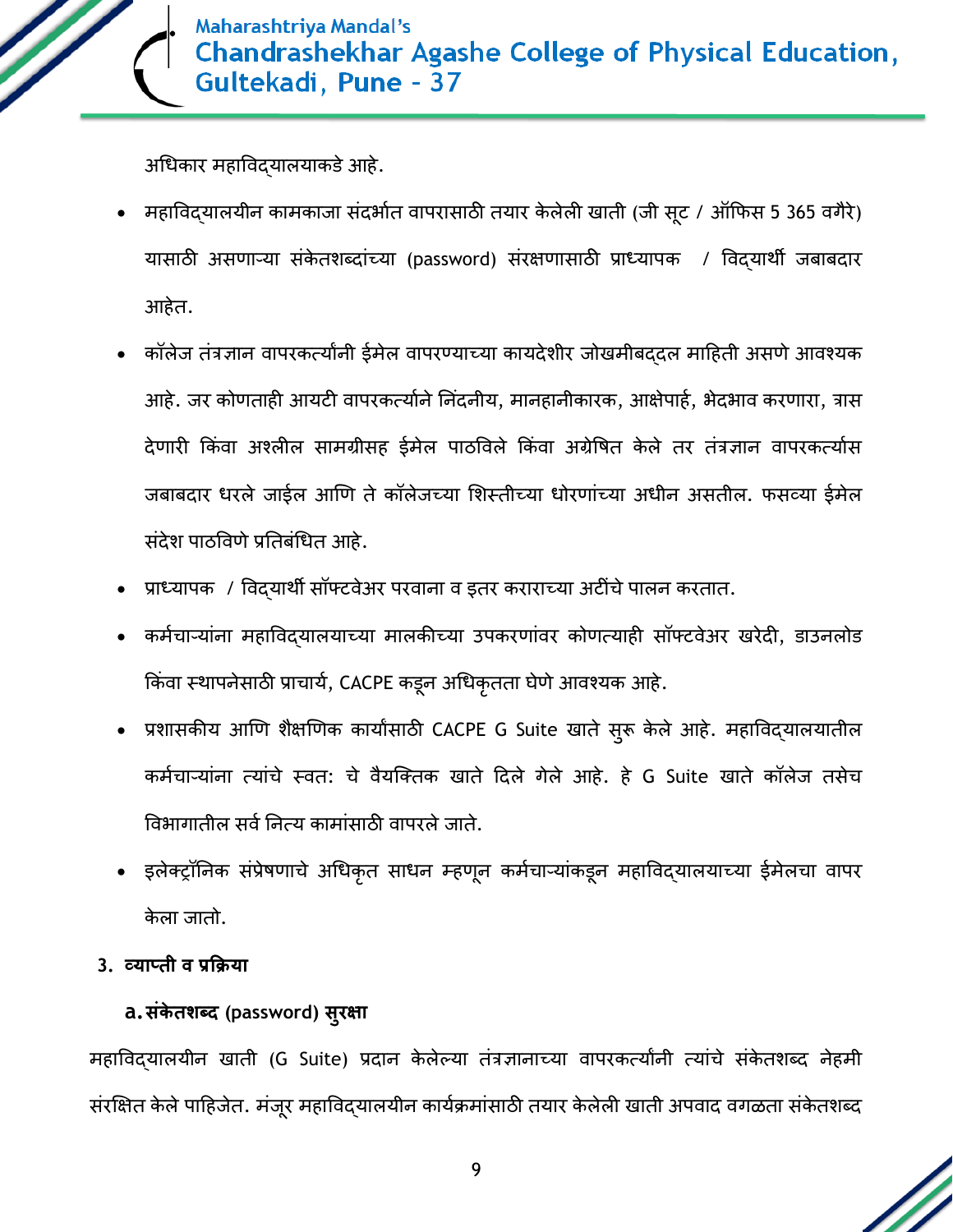

सामायिक करणे प्रतिबंधित आहे.

या खात्यांचा संकेत शब्द (password) वेळोवेळी बदलणे आवश्यक आहे. तंत्रज्ञानाच्या वापरकर्त्यांना जर माहित झाले की त्यांच्या संकेतशब्दाशी तडजोड केली गेली असेल किंवा एखादया संशयित व्यक्तीबाबबात याची शंका असेल तर त्यांनी त्यांचा संकेतशब्द त्वरित बदलण्याची अपेक्षा आहे.

## **b.ईमेल वापर**

महाविद्यालयीन ईमेल खाती (G Suite) इलेक्ट्रॉननक संप्रेषणाचे अचधकृत साधन म्हणून काम करतात. प्राध्यापक केवळ महाविदयालयीन उपक्रम राबवित असताना केवळ महाविदयालयीन ईमेल खाती वापरू शकतात. विदयार्थी, कर्मचाऱ्यांनी त्यांचे महाविदयालयीन ईमेल खाते नियमितपणे तपासून प्रतिसाद दयावा अशी अपेक्षा आहे.

## **c.संके तस्थळ**

वेबसाइट समन्वयक वेबसाइट वापरकर्त्याच्या अनुभवासाठी जबाबदार आहे. वेबसाइट मधील सामग्री मध्ये होणारे कोणतेही बदल किंवा बदल करण्यासाठी कार्यालयात विनंती अर्ज महाविद्यालय (CACPE) कार्यालयात जमा करणे आवश्यक आहे तसेच अंतर्गत गुणवत्ता सुधारसमन्वयक (IQAC coordinator) आणि प्राचार्य, CACPE यांच्या मंजुरीची आिश्यकता आहे.

## **d.सामाजिक माध्यमे**

महाविद्यालयीन सोशल मिडिया खात्यांचा वापर अधिकृतताप्राप्त महाविद्यालयीन क्रियाकलापांकरिता व अधिकृत वापरकर्त्यांसाठी मर्यादित आहे. वापरकर्त्यांना सोशल मीडिया वापरण्याच्या कायदेशीर धोक्यांविषयी माहिती असणे आवश्यक आहे. जर कोणताही वापरकर्ता निंदनीय, मानहानिकारक, आक्षेपार्ह, भेदभाव करणारा, त्रास देणारी किंवा अश्लील टीकासह टिप्पण्या पोस्ट करत असेल तर वापरकर्त्यास जबाबदार धरले जाईल.

महाविद्यालयीन सोशल मीडिया साइट्स आणि खाती तयार करणे किंवा वापरणे यासाठी महाविद्यालयीन

10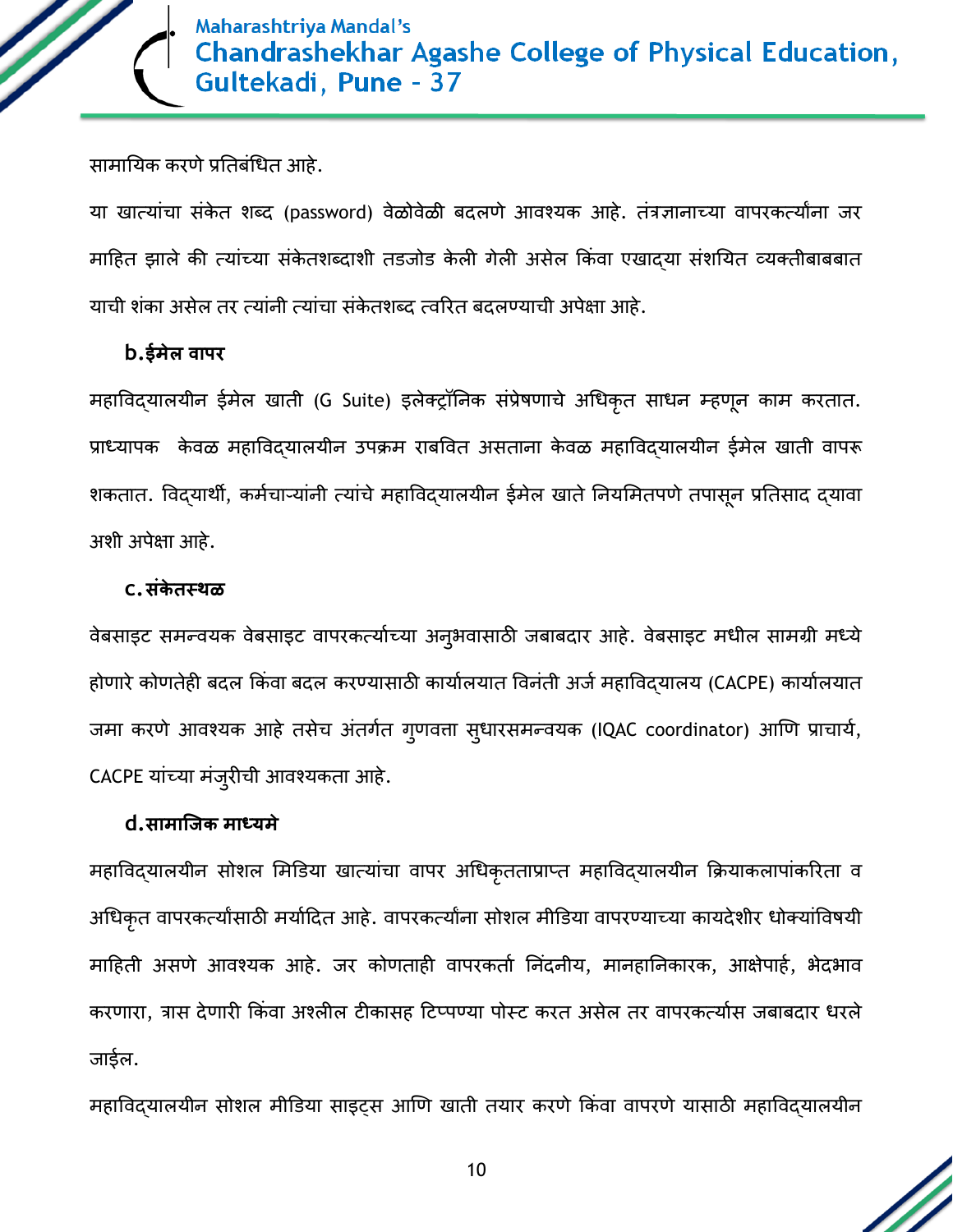(CACPE) कार्यालयात विनंती फॉर्म सादर करणे आवश्यक आहे आणि अंतर्गत गुणवत्ता सुधारसमन्वयक (IQAC coordinator) आणि प्राचार्य, CACPE यांच्या मंजूरीची आवश्यकता आहे.

सोशल मीडिया खाती वापरताना छळ, वाडमय चौर्य (plagiarism), व्यावसायिक वापर, सुरक्षा, अनैतिक आचरण आणि चोरी, कॉपीराइट आणि परवाना उल्लंघन प्रतिबंधित कायदे आणि बेकायदेशीर घुसखोरी आणि माहिती गोपनीयता कायद्यांशी संबंधित सर्व महाविद्यालये धोरणे आणि प्रक्रिया पाळली पाहिजेत.

महाविद्यालयाचे एक फेसबुक खाते, फेसबुक पृष्ठ, इंस्टाग्राम खाते, यूट्यूब चॅनेल आणि टेलिग्राम चॅनेल आहे जे अद्ययावत केले जाते आणि त्रयस्थ एजन्सीद्वारे देखरेख केली जाते.

## **e.वायर्ड/ वायरलेस नेटवकड**

कॉलेजमधील सर्व प्रकारच्या नेटवर्कमध्ये, तंत्रज्ञान संयोजक महाविद्यालयीन नेटवर्कची संपूर्ण अखंडता टिकवून ठेवण्यासाठी कोणत्याही अनधिकृत वायरलेस स्त्रोत किंवा उपकरणाला कमी करण्याचा अधिकार राखून ठेवतो. कॉलेज नेटवर्कमधून डेटाचे अनधिकृत संग्रहण करण्यास मनाई आहे.

## **f. महाववद्यालयाच्या मालकीचेटॅब**

महाविद्यालय प्राध्यापक / विद्यार्थ्यांसाठी टॅब देऊ शकेल. दिलेल्या टॅब साठी ज्या प्राध्यापक / विद्यार्थ्याला टॅब दिला आहे ते जबाबदार असतात. एखादे साधन (टॅब) हरवले किंवा चोरीला गेले आहे असा विश्वास वाटत असल्यास वापरकर्त्याने तत्काळ प्राचार्य, CACPE यांच्याशी संपर्क साधावा. तंत्रज्ञान समन्वयक महाविद्यालयाच्या मालकीच्या डिव्हाइसची देखभाल करण्यासाठी व ती अद्यावत ठेवण्यासाठी तसेच आणि सुरक्षक्षतता सेठटंग्ज सार्ी जबाबदार आहे.

प्राचार्य, CACPE यांना नुकसान, नुकसान, चोरी किंवा तंत्रज्ञानाच्या संसाधनांचा गैरवापर झाल्याबद्दल त्वरित अहवाल द्यावा.

विद्यार्थ्यांसाठी ग्रंथालयाच्या माध्यमातून टॅब देण्यात येतील. महाविद्यालयाच्या मालकीचे टॅब सर्वकाळ ग्रंथपालांच्या ताब्यात असेल. प्राध्यापक / विद्यार्थ्यांना टॅब देण्यापूर्वी अर्ज गुगल फॉर्म लिंकद्वारे भरले

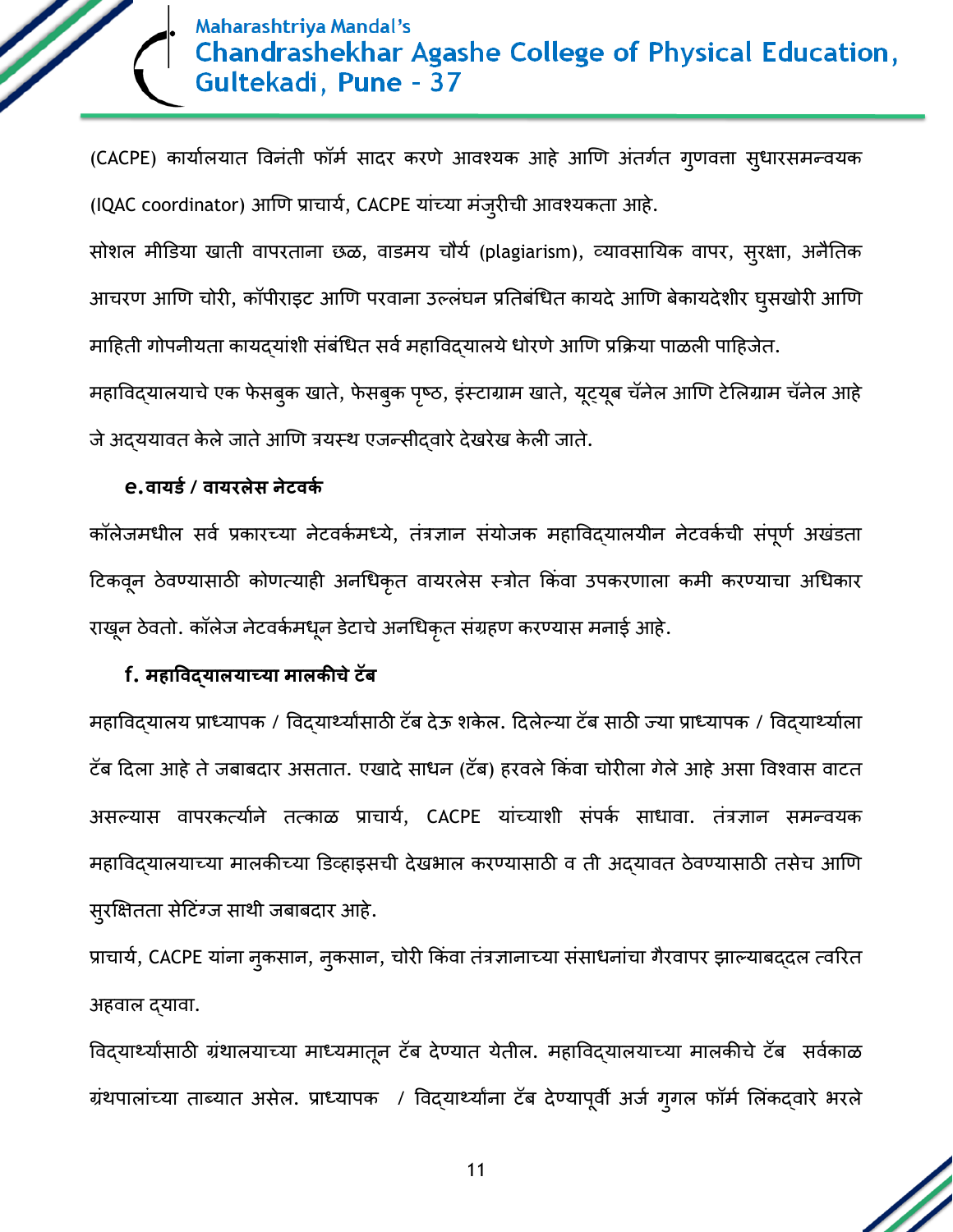

जातील. या अनुप्रयोगांचा डेटा (गुगल फॉर्मची स्प्रेडशीट) प्राचार्य, CACPE आणि अंतर्गत गुणवत्ता सुधारसमनि्यक (IQAC coordinator)यांच्याशी सामानयक के ला जाईल.

#### **g.G Suite:**

महाविद्यालयीन कामकाजाचा डेटा केवळ जी सूट (Google docs, Google slide, Google sheets) सह संग्रहित आणि सामायिक केलेला आहे. महाविद्यालयात घडणाऱ्या घटनांविषयी विद्यार्थ्यांना अद्ययावत ठेवण्यासाठी महाविद्यालय / प्राध्यापक गुगल साइटचा अधिकतम वापर करतात. संबंधित विभागाचे प्राध्यापक किंवा कार्यक्रमाचे समन्वयक गुगल साइट तयार करुन त्याची देखरेख करतात.

#### **h.वर्डतंत्रज्ञान**

#### **अध्यापन अध्ययन प्रक्रिया:**

महाविद्यालयीन कर्मचाऱ्यांना अध्यापनाच्या वेळी वर्गात अनेक तंत्रज्ञान वापरण्यास प्रोत्साहित केले जाते. दरवर्षी, तंत्रज्ञानाचा वापर आणि तंत्रज्ञानामधील अद्यतनाशी संबंधित प्रशिक्षण अंतर्गत गुणवत्ता सुधारसमन्वयक (IQAC coordinator) मार्फत कर्मचाऱ्यांसाठी घेतले जाते.

- a. **स्मार्टबोर्डः** कॉलेजने स्मार्ट बोर्ड दिले आहेत. तंत्रज्ञान समन्वयक स्मार्ट बोर्डच्या देखभाल आणि सुधार करण्यासाठी जबाबदार आहे.
- b. **वेब आधाररत शशक्षण उपकरणाचा वापर:** िेब आधाररत शैक्षणणक साधनेशशक्षकांना संसाधनेसाठहत्य, नोट्स, िाचन साठहत्य, शैक्षणणक क्व्हडर्ओ विद्यार्थयाांसह सामानयक करण्यास मदत करतात. ही साधने कोर्स दरम्यान विद्यार्थ्यांच्या अकारीक मूल्यांकनसाठी शिक्षकांना देखील मदत करतात. गुगल क्लासरूम, एडमोडो, टेलिग्राम आणि अशी काही साधने CACPE सूचीबद्ध केली आहेत आणि त्यांची यादी केली आहे, शिक्षक त्यांच्या कोर्स शिकवण्याकरिता या साधनांपैकी कमीतकमी एक साधन प्रभावीपणे वापरत आहेत.
- c. **मूलयांकन:** लेखी परीक्षा सारख्या पारंपाररक मूल्यांकन प्रणालींबरोबरच असाईनमेंट्स इ.

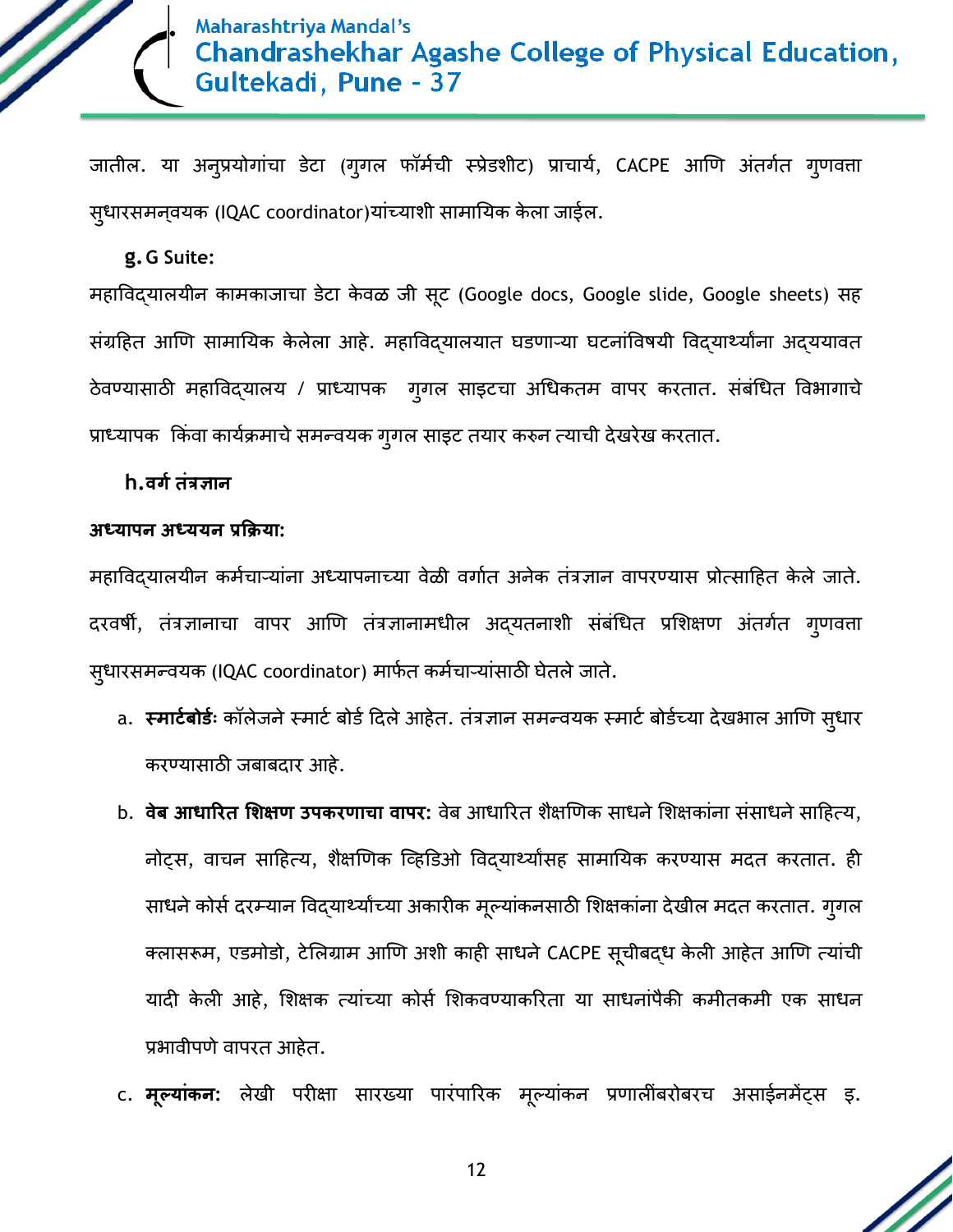

महाविद्यालयाने दोन इतर मूल्यमापन साधनांमध्ये किमान दोन रचनात्मक मूल्यांकन करण्यासाठी कर्मचाऱ्यांना प्रोत्साहित केले आहे.

d. **ईआरपीः** CACPE नेईआरपी, ऑनलाइन कॉलेज व्यिस्र्ापन प्रणाली खरेदी के ली आहे. हजेरी, परीक्षा जाहीर करणे आणि विदयार्थ्यांना ग्रेडिंग देणे, घोषणणे, वेळापत्रक, विदयार्थ्यांसमवेत अभ्यासाचे साहित्य वाटप करणे इत्यादी सर्व नियमित कामकाज या माध्यमातून नियमित केले जातात. कर्मचाऱ्यांना ही ईआरपी प्रणाली वापरण्याचे प्रशिक्षण वारंवार दिले जाते.

CACPE चे अंतर्गत गुणवत्ता सुधार समन्वयक (IQAC coordinator) आवश्यक असेल तेव्हा या ईआरपी प्रणालीच्या वापराबददल कर्मचार्न्यांना प्रशिक्षणाचे नियोजन करतात. शिक्षक यादवारे विदयार्थ्यांना उपस्थिती, अभ्यासाची सामग्री, परीक्षा अधिसूचना इत्यादींविषयी अद्ययावत ठेवतात आणि विद्यार्थी ईआरपीच्या ॲपद्वारे स्वत: ला अद्ययावत ठेवतात.

- a. उपस्थिती: बायोमेट्रिक उपस्थितीसह, CACPE प्राध्यापक ईआरपीएप च्या सहाय्याने विद्यार्थ्यांची उपस्थिती नोंदवतात आणि विद्यार्थ्यांना प्रत्येक वर्गाच्या उपस्थितीबद्दल माहिती मिळते. अंतर्गत गुणवत्ता सुधार समन्वयक (IQAC coordinator) आणि कार्यालयीन लिपीक विद्यार्थ्यांशी संबंधित या प्रश्नांचे निराकरण करतात. उपस्थिती समन्वयक सर्व रेकॉर्ड सांभाळतात आणि विद्यार्थ्यांना अद्ययावत ठेवतात.
- b. **प्रॅक्टिकलः** नियमित प्रात्यक्षिक वर्ग व प्रशिक्षणा दरम्यान विद्यार्थ्यांना शारीरिक शिक्षणाचे वर्ग आयोजित करण्याच्या तंत्रज्ञानाच्या वापराविषयी जागरूक केले जाते.

## **i. सावडिननक संर्णक**

मुख्य संगणक कक्ष आणि ग्रंथालया मध्ये सार्वजनिक संगणक उपलब्ध आहेत. सार्वजनिक संगणक सध्या महाविद्यालयातील वर्गात किंवा मान्यताप्राप्त महाविद्यालयीन कार्यक्रमासाठी दाखल केलेल्या विद्यार्थ्याद्वारे वापरले जातात.

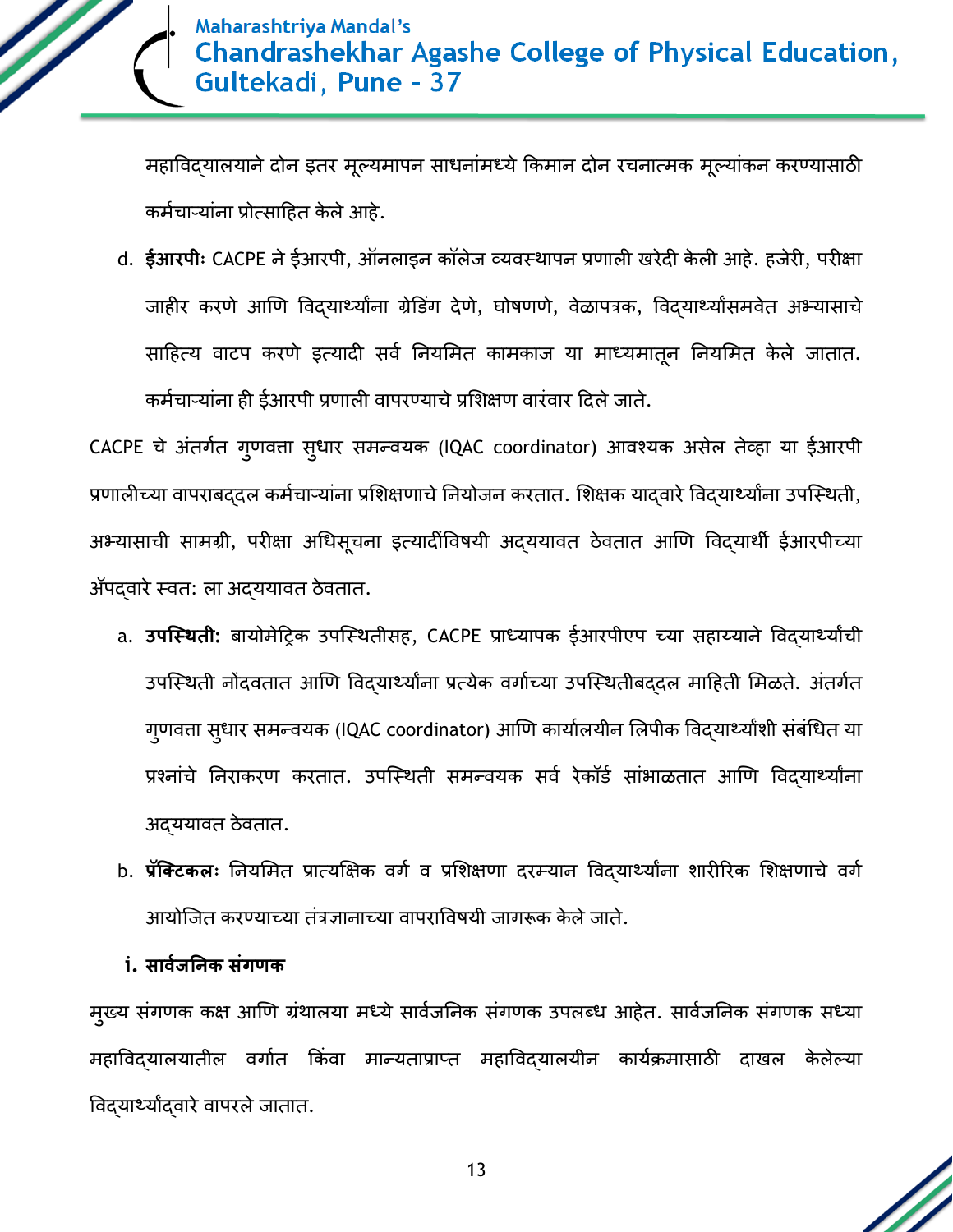

कर्मचारी आणि विद्यार्थ्यांना सार्वजनिक संगणकांचा वापर करताना लॉगिन यूजरनेम वापरणे आवश्यक आहे. विदयार्थी आणि कर्मचार्न्यांनी वर्ग / लॅब संगणकावर फायली साठवू नयेत आणि त्यांच्या ऑफिस 365/वन ड्राईव्ह अकाऊंट (वैयक्तिक क्लाउड स्टोरेज) वर फायली संग्रहित करण्यास प्रोत्साहित केले जाईल.

तंत्रज्ञान समन्वयक हे संगणक अदययावत करतात आणि देखरेख ठेवतात. त्रयस्थ एजन्सीदवारे देखभाल के ली जाते.

## **j. सॉफ्टवेअर आणण एप्लीके शन्स**

कॉलेजमध्ये सिलिकॉन कोच आणि एसपीएसएस सारख्या परवानाकृत सॉफ्टवेअर्स आहेत. एसपीएसएस सॉफ्टवेअरच्या वापरास विदयार्थी आणि शिक्षकांना परवानगी आहे आणि ते संगणक संगणक कक्षातील संगणकावर उपलब्ध आहेत.

सिलिकॉन कोच सॉफ्टवेअर महाविद्यालयाच्या मालकीच्या लॅपटॉपवर स्थापित केले गेले आहे आणि केवळ प्राचार्य CACPE यांच्या पूर्व परवानगीने प्राध्यापकांना वापरण्याची परवानगी आहे.

लायब्ररीमध्ये उपलब्ध असलेले सॉफ्टवेअर महाविद्यालयाच्या ग्रंथपाला दवारे वापरले आणि देखभाल केले जाते आणि कार्यालयात उपलब्ध प्रशासकीय सॉफ्टवेअर महाविद्यालयाच्या कार्यालयीन कर्मचाऱ्यांकडून िापरलेजातात आणण देखभाल करतात.

## **k.उपकरणेदेवाण घेवाण / अशिप्राय / मते/ पेपरलेस वविार् इ.**

Human Performance Lab मधून उपकरणे देणे गुगल फॉर्मच्या मदतीने केले जाते. मानवी कार्यक्षमता लॅबमधून उपकरणे देणे Google फॉर्मच्या मदतीने केले जाते.

अध्यापन-अध्ययन आणि प्रशासकीय कार्याशी संबंधित विद्यार्थ्यांचा अभिप्राय गुगल फॉर्मदवारे घेतला जातो. (अभिप्रायासाठी महाविद्यालयात सॉफ्टवेअर खरेदी करण्याचीही प्रक्रिया सुरू आहे)

प्रात्यक्षिक परीक्षांसाठी, शैक्षणिक आणि शारीरिक शिक्षण सराव धडे इ. साठी संबंधित शिक्षक समन्वयक इतर शिक्षकांसह गूगल शीटचे टेम्पलेट सामायिक करतात आणि गुण ऑनलाईन भरले जातात.